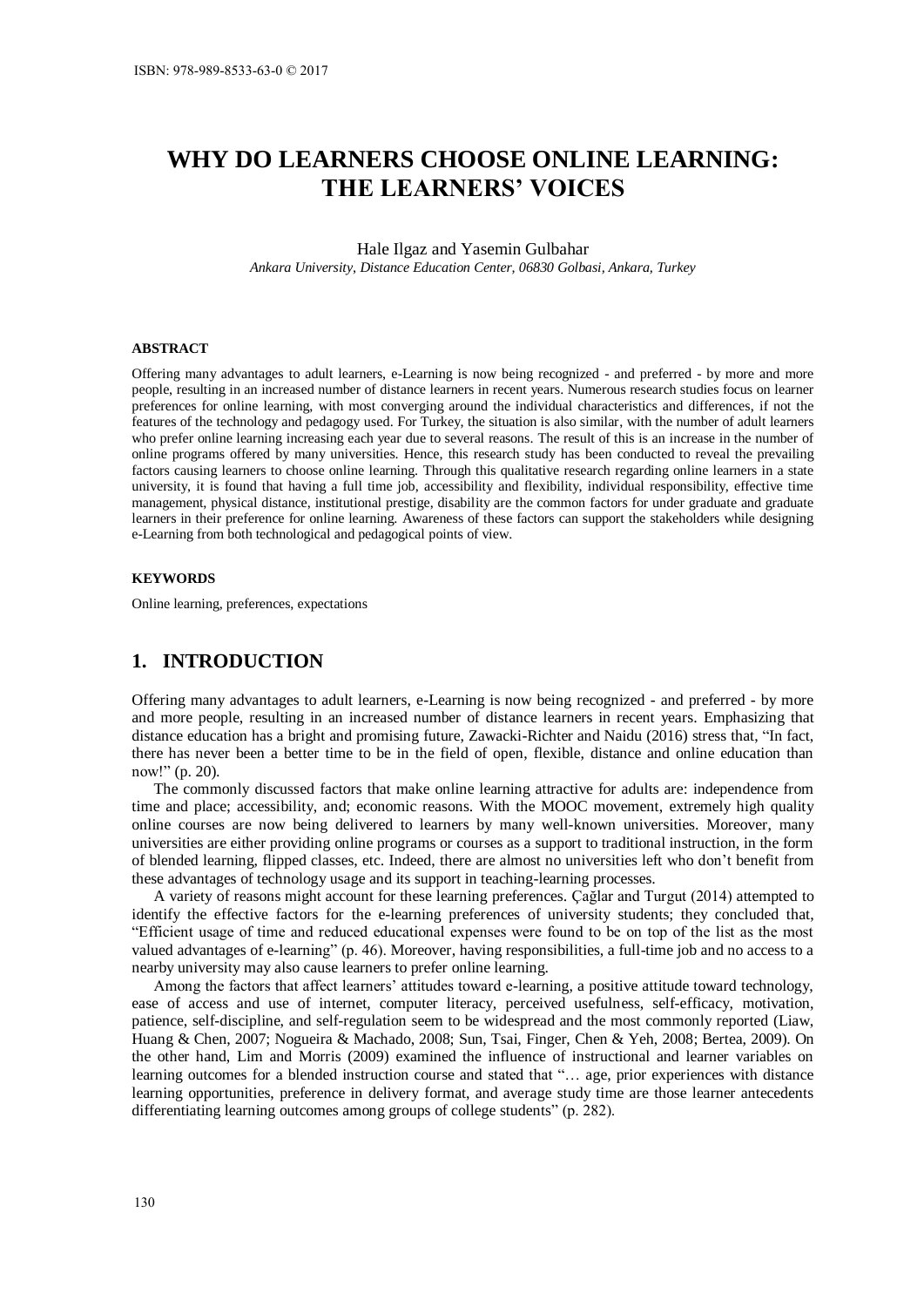Regardless of learners' attitudes toward e-learning, instructional design plays an all important role during an efficient online learning process. From the literature, it can be seen that the most common instructional design models – such as ADDIE, ASSURE, Dick & Carrey, Smith & Ragan - start with the analysis step. This step can be broken down into analysis of the learner, content, media and aim. Nevertheless, the question is: after analysis, are designers really reflecting the possible applications in their instructional design process?

 In many online learning programs learner analysis was carried out collecting learners' general demographic data. Even if the target group of learners have similar academic backgrounds, these learners tend to have very different individual properties (Navarro & Shoemaker, 2000; Conrad & Donaldson, 2010), expectations (Dabbagh, 2007; Moskal & Dziuban, 2001) and motivation (Keller & Suzuki, 2004; Kearsley, 2002) levels. Therefore, after enrollment, institutions or practitioners should conduct a deep learner analysis; this also influences the quality of instructional design in a holistic way. Thus, institutions can aim to decrease the drop-out rates (Park & Choi, 2009; Chyung, 2001), increase the attendance (Yudko, Hirokawa & Chi, 2008; Rovai, 2003) and, in general terms, maintain a more efficient learning process.

Numerous research studies have focused on learner preferences for online learning, with most converging around the individual characteristics and differences, if not the features of the technology and pedagogy used. A similar situation is seen in Turkey, with the number of adult learners who prefer online learning increasing each year due to several reasons. The result of this is an increase in the number of online programs offered by many universities. For this reason, the current research study has been conducted to reveal the prevailing factors causing learners to choose online learning. Thus, this research seeks answers to the following research questions:

- 1. What are the factors that affect students' preferences for online learning?
- 2. Are there any differences between program types in terms of student preferences?

# **2. METHODOLOGY**

### **2.1 Research Design**

This research is designed as a qualitative study. Participants were requested to answer two online open-ended questions at the beginning of fall semester, and asked underlying reasons for their choice of online learning method, and their expectations about online learning.

## **2.2 Participants**

Participants of this study were the online learners of a state university who were enrolled in various e-learning programs. These programs were composed of six undergraduate degree and four graduate degree programs. Most of the online learners were females (55%), married (59%) and aged 18-25 (41%). Detailed demographics for the participants are presented in Table 1.

|                       |           | <b>Undergraduate</b> |               | <b>Graduate</b> |               |
|-----------------------|-----------|----------------------|---------------|-----------------|---------------|
|                       |           |                      | $\frac{6}{9}$ |                 | $\frac{6}{9}$ |
| Gender                | Female    | 1278                 | 59,92         | 184             | 55,93         |
|                       | Male      | 855                  | 40,08         | 145             | 44,07         |
| <b>Marital Status</b> | Single    | 1032                 | 48,38         | 133             | 40,43         |
|                       | Married   | 1101                 | 51,62         | 196             | 59,57         |
| Age                   | 18-25     | 29                   | 9             | 860             | 41            |
|                       | $26 - 33$ | 136                  | 41            | 761             | 36            |
|                       | 34-41     | 112                  | 34            | 398             | 19            |
|                       | 42-49     | 45                   | 14            | 80              | 4             |
|                       | 50 and up | 7                    | 2             | 18              |               |
| Total                 |           | 2133                 | 100           | 329             | 100           |

|  |  | Table 1. Participant demographic data |  |
|--|--|---------------------------------------|--|
|--|--|---------------------------------------|--|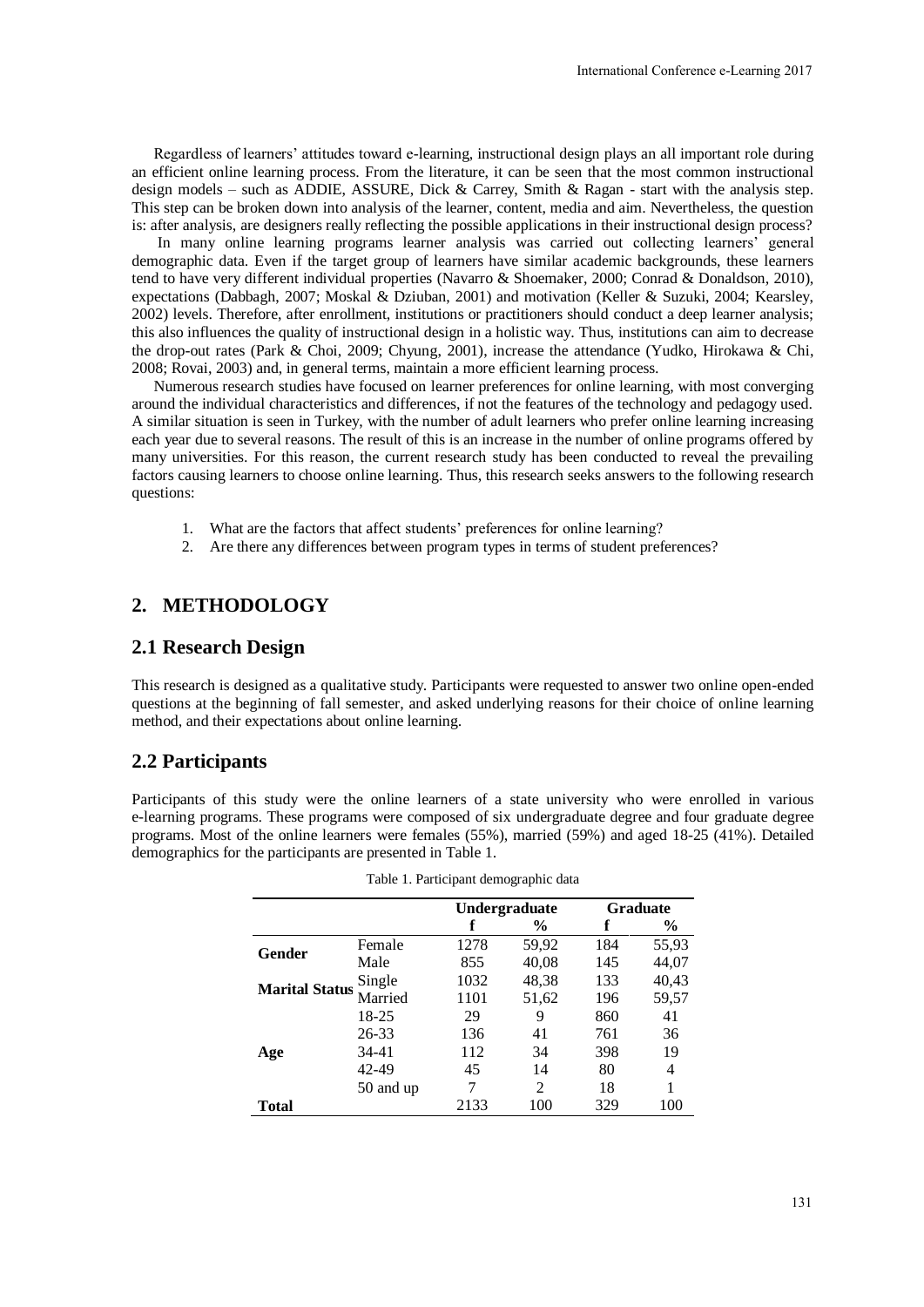## **2.3 Data Analysis**

After checking all of the responses, it was found that 944 participants from undergraduate level and 178 participants from graduate level were suitable for data analysis. The collected data was coded separately by the researchers. None of the qualitative data analysis software has been used, because of not missing any statement. In this research, coding was conducted according to the participants' comments, and the codes and themes were generated by the researchers.

A member checking validation strategy was used in this research for validity (Creswell, 2007), and also an intercoder agreement strategy was used for reliability. Two different coders - apart from the researchers analyzed the codes and themes for a second time. For this dataset, Cohen's Kappa coefficient was calculated and found to be 0.90, which is within the range of acceptability (Krippendorff, 2004; Landis & Koch, 1977). In terms of member checking, researchers called (via phone) 10 randomly selected participants, and talked about their online learning experiences and reasons for their preferences. During meetings they emphasized the similar preferences for online learning.

## **3. RESULTS**

#### **3.1 Undergraduate Students**

After the qualitative analysis, researchers identified 12 themes within the undergraduate students' data. The themes for undergraduate level are presented in Table 2.

| <b>Themes</b>                    | f    | $\frac{0}{0}$ |
|----------------------------------|------|---------------|
| Having a full time job           | 441  | 38,31         |
| Accessibility and flexibility    | 218  | 18,94         |
| Individual responsibility        | 113  | 9,82          |
| Effective time management        | 106  | 9,21          |
| Individual difficulties          | 83   | 7,21          |
| Features of learning environment | 82   | 7,12          |
| Physical distance                | 43   | 3,74          |
| Academic preference              | 23   | 2,00          |
| Having a second degree           | 16   | 1,39          |
| Institutional prestige           | 10   | 0,87          |
| Aging                            | 8    | 0,70          |
| Disability                       | 8    | 0.70          |
| <b>Total</b>                     | 1151 | 100           |

Table 2. Themes for undergraduate students

According to the data analysis, having a full time job is the most significant theme regarding the student's reasons for their preferences. They stated that the desire to run their work life and education together, and also the high tempo of work life forcing them to choose distance education programs. The majority of students were between 26 and 41 years of age, this data also proves that these students can be active workers in life. The students stated their situation, as is seen in the example below:

*"I am working, and my age is 35. Still, I can complete my education into my area of interest, and have a diploma via distance education."* [P-722]. "*I am working, and I don't have any time for traditional learning programs. I choose this program, because it was the only way for me to learn.*" [P-715].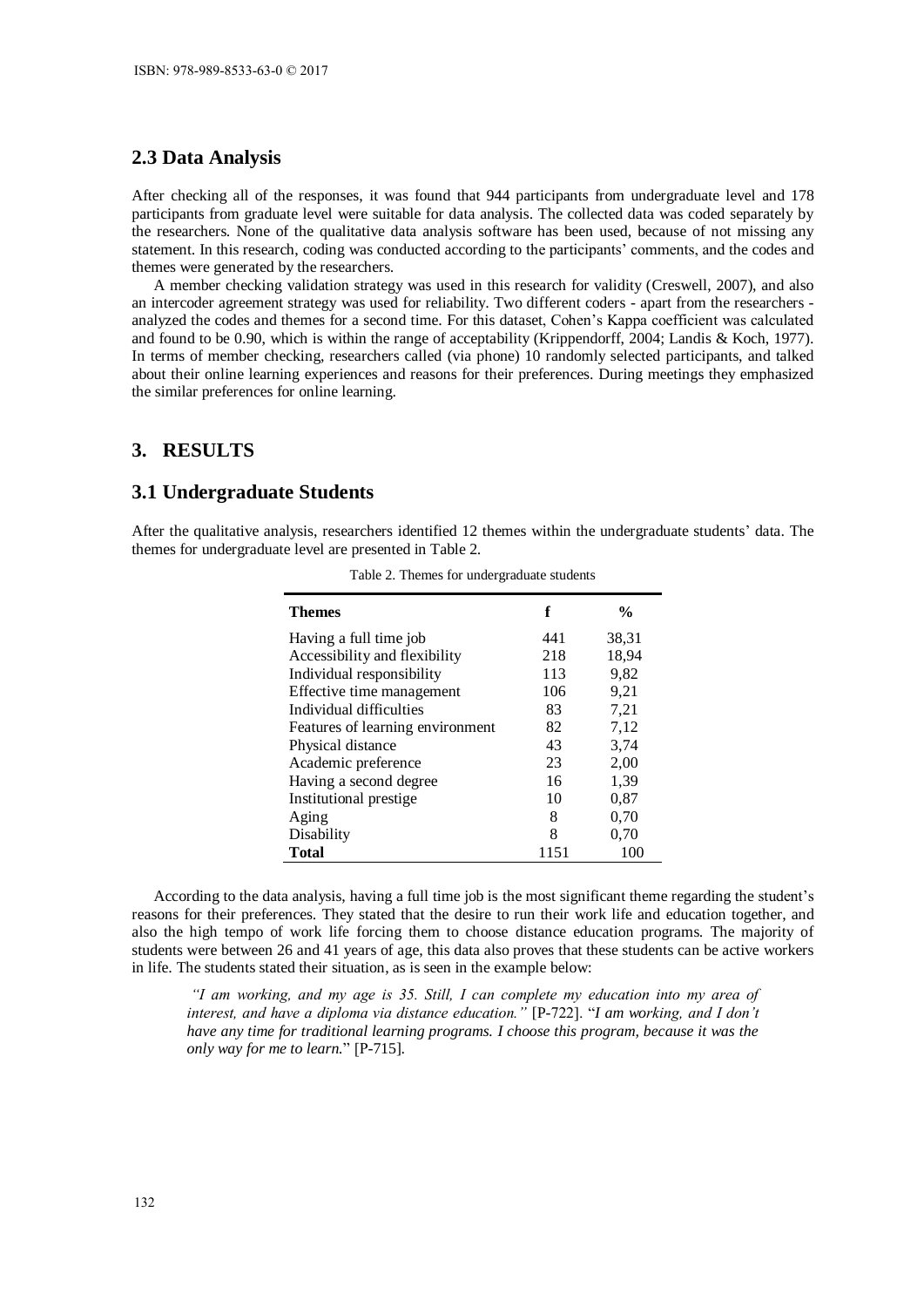The other emerging theme was that of accessibility and flexibility. The nature of distance education is that it is independent from location and time, which are also important criteria in terms of students' preferences.

*"Distance education gives me a large choice of time and location, so I don't need to be at an exact place and time. Also, I can continue to my other diploma program which I enrolled in before."* [P-23]. *"It's very easy to access and the practical, discretionary participation feature to the synchronized sessions is very important for me. Also, the opportunity of listening to sessions from records, and from different lecturers makes me choose distance education."* [P-92]. *"I choose distance education, because I can study whenever I want. I can listen to session recordings and there isn't an obligation about attending synchronized sessions."* [P-373].

Another characteristic of distance education students is that, generally, they couldn't complete, or even start, their education because of their individual responsibilities. This situation can be seen from the codes and themes emerging from the data. Most of the students stated that they have to take care of their family and children, or even a relative such as a nephew, or their grandparents.

*"I had to choose distance education, because there is no one to take care of my nephew."* [P-53]. *"I am married, and have 3 kids. I really appreciate that this opportunity is provided to us."* [P-491]. *"I choose distance education because I am married and have 2 kids. My kids are going to elementary school, so they need me at home."* [P-592].

According to the analysis, a point will soon be reached where the large majority of students are likely to enroll on a distance education program, as this enables them to manage their time very efficiently, and also handle with family and work responsibilities as well.

Financial problems and being in a prison are addressed in the individual difficulties theme. Students stated that living far away from the university can cause a high level of transportation, accommodation and educational expenses for them. As a solution to such potential financial issues, they prefer distance education. In addition to this, students who have been in prison stated that continuing their education through distance education is a huge disadvantage for them even if in their circumstances.

After analyzing the students' data, researchers found that students consider distance education as systematic, coordinated, repeatable, offering good interaction with teachers, enabling participation from home, creating the chance for individual work, containing visual-audio presentation techniques, and offering virtual classroom activities. All of these specifications are considered in the features of the learning environment theme. Physical distance, having a second degree, institutional prestige, aging and disability themes also emerged from the qualitative data. Students stated their reasons as follows:

*"I have a physical disability; as a result of this, transportation is a problem for me. So, I choose distance education"* [P-522]. *"I am a congenitally hearing disabled person; with distance education I can listen to my courses over and over"* [P-840]. *"The city I lived in doesn't have my program's formal version"* [P-121]. *"I am travelling a lot because of my job, so I have to be in different cities most of the time"* [P-327]. *"The appealing factor for me was the university's prestige. Having a diploma from such big university is very important for me"* [P-878]. *"I lost the chance to go to university years ago. I believe that learning should be from birth to death. Now I am at the age of 35, and continuing my education at this age makes me happy"* [P-911].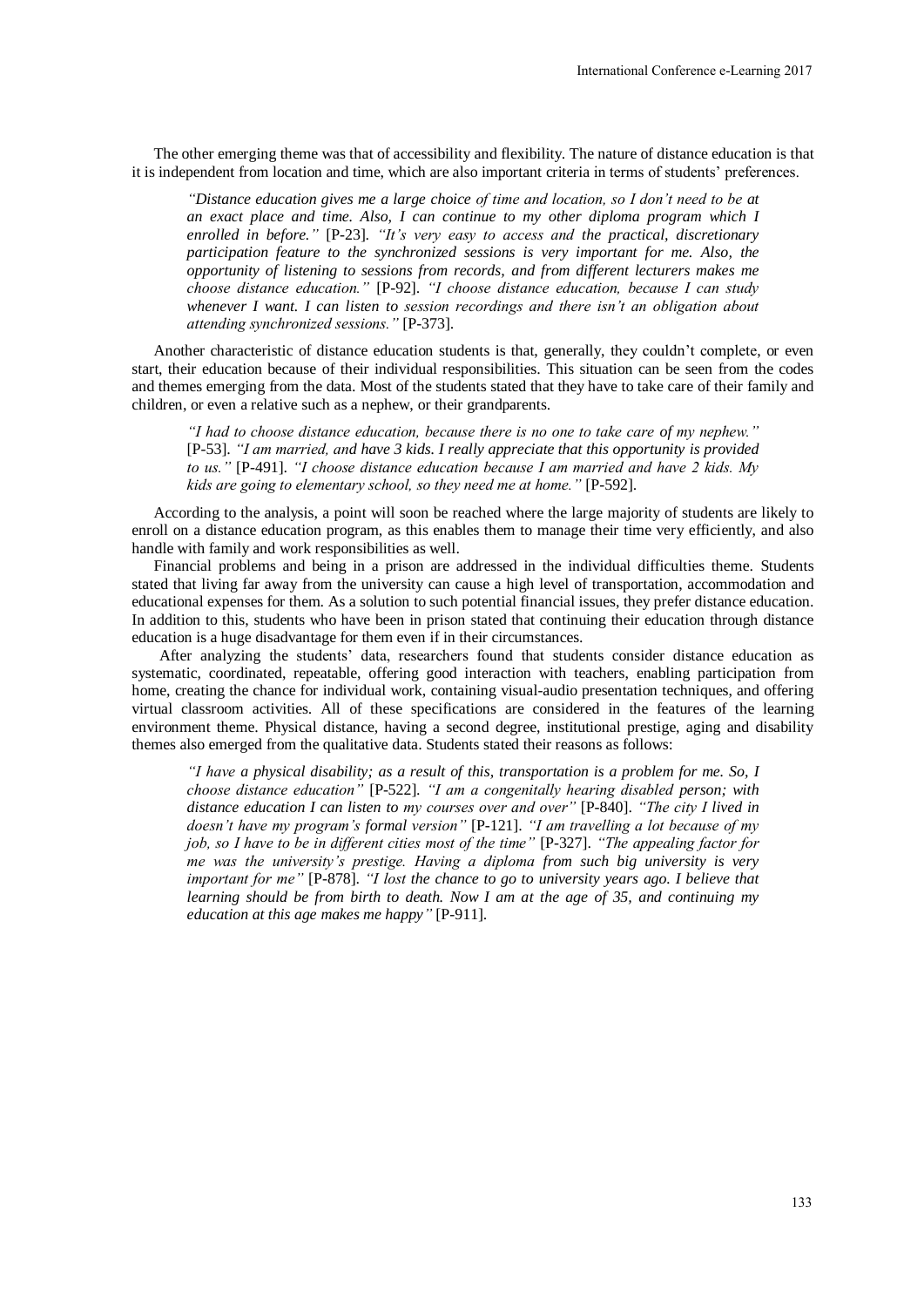# **3.2 Graduate Students**

After analyzing the graduate students' data, 8 themes arose. Compared with the under graduate students' themes, it was found that there were 7 common themes, and only 1 of these was different from the others. These themes are presented in Table 3.

Table 3. Themes for graduate students

| <b>Themes</b>                 | f  | $\frac{0}{0}$ |
|-------------------------------|----|---------------|
| Having a full time job        | 90 | 44,12         |
| Effective time management     | 42 | 20,59         |
| Accessibility and flexibility | 26 | 12,75         |
| Lifelong learning             | 24 | 11,76         |
| Physical distance             | 13 | 6,37          |
| Individual responsibility     |    | 3,43          |
| Institutional prestige        |    | 0,49          |
| Disability                    |    | 0,49          |
| <b>Total</b>                  |    |               |

The lifelong learning theme consisted of students' wishes about increasing their academic knowledge, and providing professional development. Within the context of these aims, they stated that the reasons for their preferences as:

*"Distance education provides me with continuing education, and I'm improving myself academically as well as in my work life"* [P-13]. *"I believe in lifelong learning, but I am dealing with a high tempo work life. I couldn't attend a traditional program because of my workload, so I choose distance education. Distance education is a very useful system for busy people like me"* [P-46]. *"I choose distance education because it was the most appropriate method with which I can continue with minimum loss elsewhere. Besides, I believe that, after completing this program, I will be in a better position in my work life"* [P-53].

When looking over the order of the themes, having a full time job was the most important, as was the case in the undergraduate program students' data. Effective time management, and accessibility and flexibility were the next themes in terms of importance. Also being married, having children, living outside of the city or country, and being a part of a leading university were the other reasons mentioned.

# **4. CONCLUSION**

The results of this study indicate the importance of distance education, which can provide the equality of opportunity independent of graduation level. Every person has the right to obtain a quality education, regardless of whether it is a graduate or undergraduate degree. Sometimes life obstacles can be a barrier in front of people's choices. In this study, the researchers aimed that identify the differences between students' reasons for their preferences for distance learning. It was found that, generally, these reasons were parallel between these two degrees, but also there were some differences regarding certain points.

The common themes for both of the groups were having a full time job, accessibility and flexibility, individual responsibility, effective time management, physical distance, institutional prestige, and disability. The differences were in terms of preferences at graduate degree level, individual difficulties, features of the learning environment, academic preference, obtaining a second degree and the aging process. For graduate students, the predominant difference was the desire for lifelong learning. Actually, these themes tend to represent the students' characteristics. Undergraduate degrees are fundamental for finding a job, so this is an obligation for most students. Because of this, people who have difficulties regarding their budget, health issues or special conditions prefer distance education to a greater extent. Similar difficulties aren't observed at graduate level. Graduate level is not an obligation for a job; it depends much more on intrinsic motivation.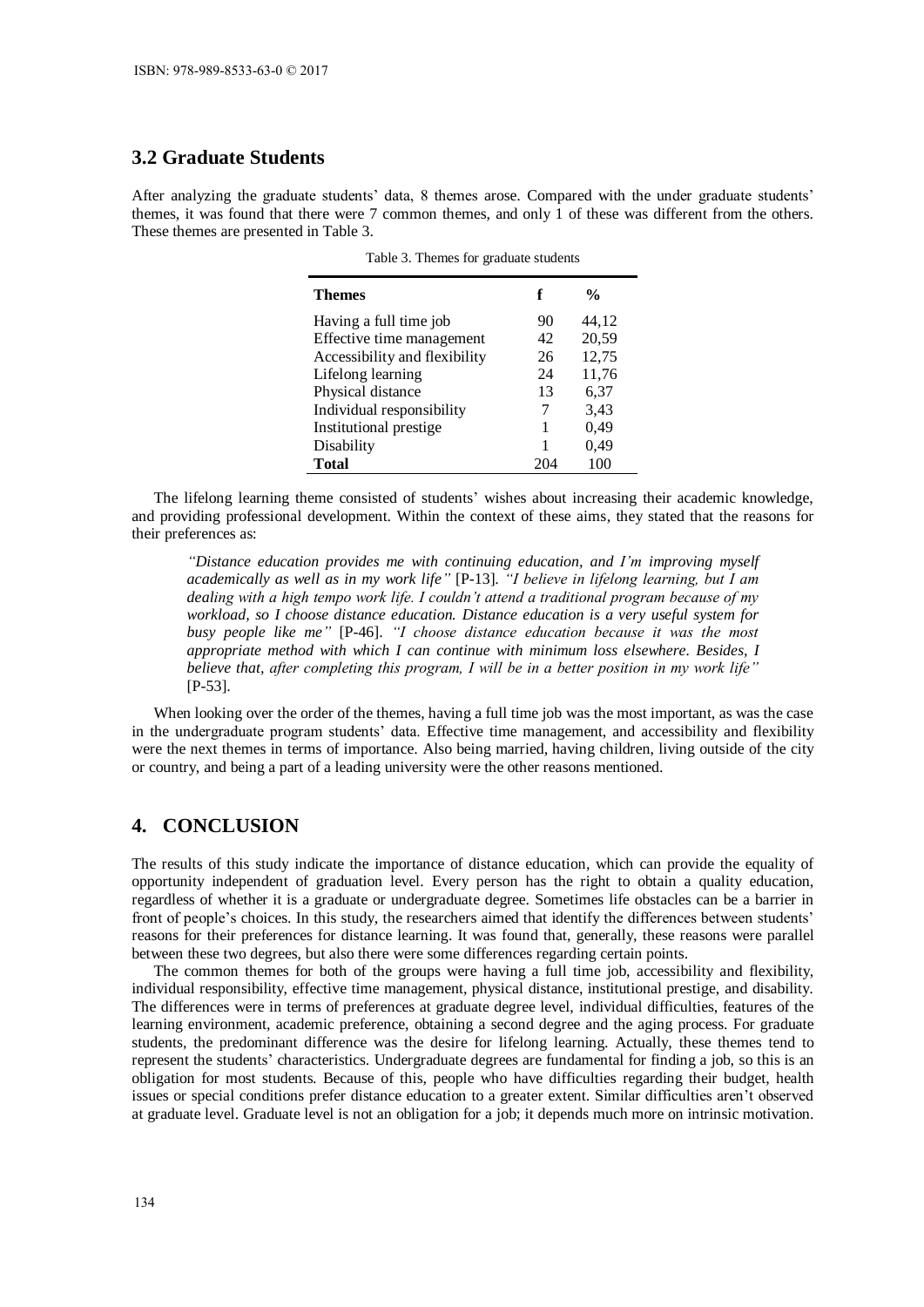This is why these seven themes weren't evident in the data analysis. According to the analysis, people who enroll on a graduate level program are seeking more professional development.

According to both qualitative and demographic data, those people who can't complete or even start their education due to family responsibilities are, generally, the female students. Consequently, with distance education female students are able to find their place in social and work life much more effectively than before. Social roles and/or cultural expectations can bring about certain disadvantages to females, but it is shown that distance education can play an important role in overcoming these issues.

Hence, although this research does not add any specific new findings to the field, it was important to revisit the underlying factors influencing learner preferences, since technology and pedagogy should be shaped according to these needs. Providing education services to all the people who need them, and also increasing the quality of education in an accessible way provides numerous benefits to people's lives. With the use of regular tracking systems, educational practitioners can better understand students' reasons for preferring distance learning, as well as their expectations. Thus, institutions can provide a more enhanced and comprehensive service.

#### **REFERENCES**

- Bertea, P., 2009. Measuring students' attitude towards e-learning: A case study. *The 5th International Scientific Conference E-Learning and Software for Education*. Bucharest, Romania. Retreieved at February 28, 2016 from https://adlunap.ro/else2009/papers/979.1.Bertea.pdf
- Conrad, R. M., & Donaldson, J. A., 2010. *Engaging the Online Learner: Activities and Resources for Creative Instruction*. Wiley, San Francisco, USA.
- Çağlar, E. S. & Turgut, T., 2014. Factors Effecting E-Learning Preference: An Analysis on Turkish University Students from Government and Private Institutions. *Emerging Markets Journal*, Vol. 4, No. 1, pp. 42-48.
- Chyung, S. Y., 2001. Systematic and systemic approaches to reducing attrition rates in online higher education, *American Journal of Distance Education*, Vol. 15, No.3, pp. 36-49.
- Creswell, J.W., 2007. *Qualitative inquiry and research design: Choosing among five approaches (2nd ed.)*. Sage Publications, Thousand Oaks. CA, USA.
- Dabbagh, N., 2007. The online learner: Characteristics and pedagogical implications. *Contemporary Issues in Technology and Teacher Education*, Vol. 7, No. 3, pp. 217- 226.
- Kearsley, G., 2002. Is online learning for everybody? *Educational Technology,* Vol. 42, No. 1, pp. 41–44.
- John K. & Katsuaki S., 2004. Learner motivation and E-learning design: A multinationally validated process. *Journal of Educational Media*, Vol. 29, No. 3, pp. 229-239.
- Krippendorff, K., 2004. *Content analysis: an introduction to its methodology (2nd ed.).* Sage Publications, Thousand Oaks. CA, USA.
- Landis, J. R. & Koch, G. G., 1977. The Measurement of Observer Agreement for Categorical Data. *Biometrics*, Vol. 33, No. 1, pp. 159-174.
- Lee, Y. & Choi, J., 2011. A review of online course dropout research: implications for practice and future research. *Educational Technology Research & Development*. Vol. 59, No. 5, pp. 593-618.
- Liaw, S.S., Huang, H.M. & Chen, G.D., 2007. Surveying instructor and learner attitudes toward e-learning. *Computers & Education*. Vol. 49, No. 4, pp. 1066-1080.
- Lim, D. H., & Morris, M. L., 2009. Learner and Instructional Factors Influencing Learning Outcomes within a Blended Learning Environment. *Educational Technology & Society*, Vol. 12, No. 4, pp. 282–293.
- Moskal, P. D., & Dziuban, C. D., 2001. Present and future directions for assessing cybereducation: The changing research paradigm. *Cybereducation: The future of long-distance learning*. Mary Ann Liebert, New York, USA.
- Navarro, P., & Shoemaker, J., 2000. Performance and perceptions of distance learners in cyberspace. *American Journal of Distance Education*, Vol. 14, No. 2, pp. 15–35.
- Nogueira, J. &Machado, C., 2008. Teams in virtualclasses: An experiential perspective. Technology, Education, and Development. Retrieved at February 28, 2016 from http://www.intechopen.com/books/technology-education-anddevelopment/teams-in-virtual-classes-an-experiential-perspective
- Park, J.-H., & Choi, H. J., 2009. Factors Influencing Adult Learners' Decision to Drop Out or Persist in Online Learning. *Educational Technology & Society*, Vol. 12, No. 4, pp. 207–217.